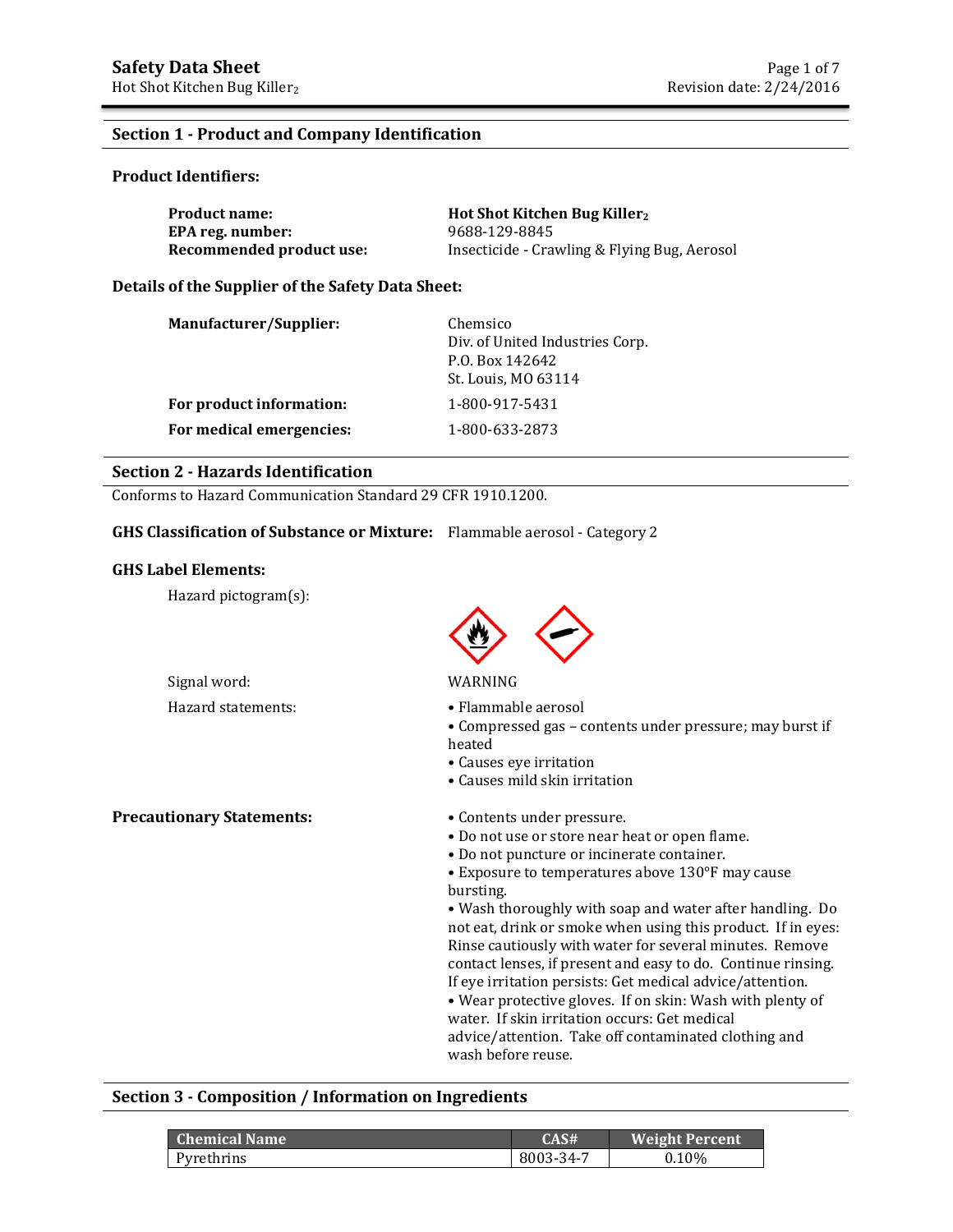| Piperonyl butoxide                        | $51-03-6$  | 1.00% |
|-------------------------------------------|------------|-------|
| Petroleum distillates, hydrotreated light | 64742-47-8 | 4.25% |
| 1-butoxy-2-propanol                       | 5131-66-8  | 0.75% |
| Isobutane                                 | 75-28-5    | 3.60% |
| Propane                                   | 74-98-6    | 6.40% |

Note: Ingredients not identified are proprietary or non-hazardous. Values are not product specification.

#### **Section 4 - First Aid Measures**

| Eye contact:              | Hold eye open and rinse slowly and gently with water for<br>15-20 minutes. Remove contact lenses, if present, after the<br>first 5 minutes, then continue rinsing. Call a poison control<br>center or doctor for treatment advice. |
|---------------------------|------------------------------------------------------------------------------------------------------------------------------------------------------------------------------------------------------------------------------------|
| <b>Skin contact:</b>      | Take off contaminated clothing. Rinse skin immediately<br>with plenty of water for 15-20 minutes. Call a poison<br>control center or doctor for treatment advice.                                                                  |
| Inhalation:               | No special requirements                                                                                                                                                                                                            |
| Ingestion:                | No special requirements                                                                                                                                                                                                            |
| <b>Note to Physician:</b> | None                                                                                                                                                                                                                               |
| <b>General advice:</b>    | If you feel unwell, seek medical advice (show the label<br>where possible). Ensure that medical personnel are aware<br>of the material(s) involved, and take precautions to protect<br>themselves. Keep out of reach of children.  |

#### **Section 5 - Fire Fighting Measures**

| <b>Flammable properties:</b>                   | Pressurized aerosol container                                                                      |
|------------------------------------------------|----------------------------------------------------------------------------------------------------|
| <b>NFPA</b> classification:                    | NFPA level 1 aerosol                                                                               |
| Suitable extinguishing media:                  | Water fog, foam, $CO2$ , dry chemical                                                              |
| Unsuitable extinguishing media:                | Not available                                                                                      |
| Specific hazards arising from the<br>chemical: | Contents under pressure – container may burst in heat of<br>fire.                                  |
| Protective equipment for firefighters:         | Firefighters should wear full protective clothing including<br>self-contained breathing apparatus. |
| <b>Hazardous combustion products:</b>          | None known                                                                                         |
| <b>Explosion data:</b>                         | Not available                                                                                      |
| Sensitivity to static discharge:               | Not available                                                                                      |
| <b>Personal precautions:</b>                   | Keep unnecessary personnel away. Do not touch or walk<br>through spilled material.                 |

#### **Section 6 - Accidental Release Measures**

**Personnel precautions:** Remove all sources of ignition. Wear personnel protective equipment as recommended in Section 8. Wash thoroughly after handling.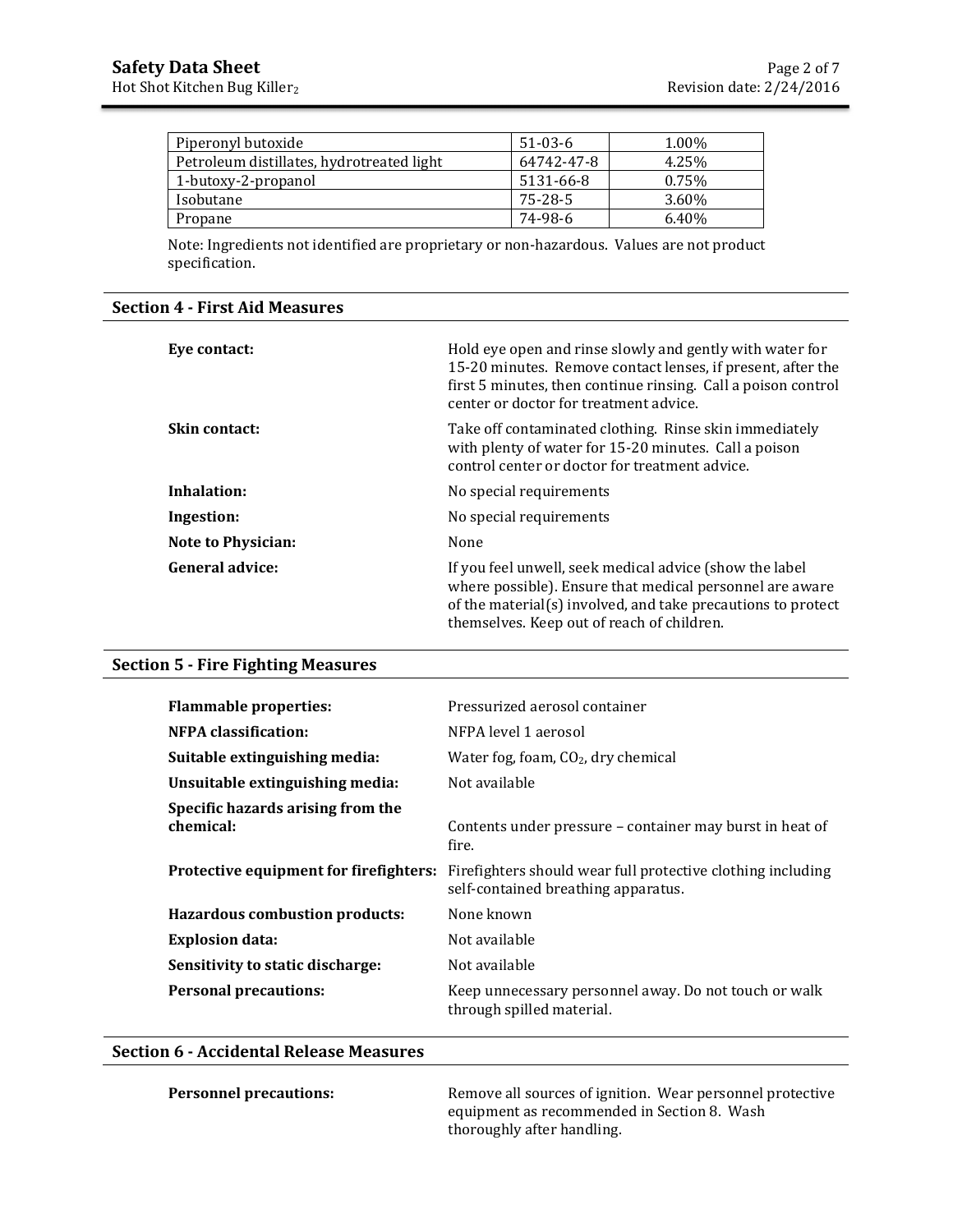| For emergency responders:          | If specialized clothing is required to deal with the spillage,<br>take note of any information in Section 8 on suitable and<br>unsuitable materials.                                                                                                                                                                                                                                                                                                    |
|------------------------------------|---------------------------------------------------------------------------------------------------------------------------------------------------------------------------------------------------------------------------------------------------------------------------------------------------------------------------------------------------------------------------------------------------------------------------------------------------------|
| <b>Environmental precautions:</b>  | Avoid dispersal of spilled material and runoff and contact<br>with soil, waterways, drains and sewers.                                                                                                                                                                                                                                                                                                                                                  |
| <b>Methods for containment and</b> |                                                                                                                                                                                                                                                                                                                                                                                                                                                         |
| cleaning up:                       | Stop leak if without risk. Move containers from spill area.<br>Before attempting clean up, refer to hazard data given<br>above. Small spills may be absorbed with earth, sand or<br>absorbent material swept up and placed in suitable,<br>covered, and labeled containers. Prevent large spills from<br>entering sewers or waterways. Contact emergency<br>services and supplier for advice. Never return spills in<br>original containers for re-use. |

### **Section 7 - Handling and Storage**

| Precautions for safe handling: | Put on appropriate personal protective equipment as<br>recommended in Section 8. Pressurized container: protect<br>from sunlight and do not expose to temperatures<br>exceeding 50°C (122°F). Do not pierce or burn, even after<br>use. Do not ingest. Avoid contact with skin, eyes and<br>clothing. Avoid breathing vapor or mist. Use only with<br>adequate ventilation. Store and use away from heat,<br>sparks, open flame or any other ignition source. Use<br>explosion-proof electrical equipment. Use only non-<br>sparking tools. Empty containers retain product residue<br>and can be hazardous. |
|--------------------------------|--------------------------------------------------------------------------------------------------------------------------------------------------------------------------------------------------------------------------------------------------------------------------------------------------------------------------------------------------------------------------------------------------------------------------------------------------------------------------------------------------------------------------------------------------------------------------------------------------------------|
| Storage:                       | Store in a cool, dry area away from open flame. Do not<br>store above $50^{\circ}$ C (122 $^{\circ}$ F).                                                                                                                                                                                                                                                                                                                                                                                                                                                                                                     |

## **Section 8 - Exposure Controls / Personal Protection**

#### **Exposure guidelines:**

|                        |            | <b>Exposure Limits</b> |                 |       |                  |      |                     |
|------------------------|------------|------------------------|-----------------|-------|------------------|------|---------------------|
|                        |            |                        | <b>OSHA PEL</b> |       | <b>ACGIH TLV</b> |      | <b>Supplier OEL</b> |
| <b>Chemical name</b>   |            | $mg/m^3$<br>ppm        |                 | ppm   | $mg/m^3$         | ppm  | $mg/m^3$            |
| Pyrethrins             | <b>TWA</b> |                        | 5               | ----- |                  |      | Not listed          |
| Piperonyl butoxide     | <b>TWA</b> | None                   |                 | None  |                  | None |                     |
| Petroleum distillates, | TWA        |                        |                 |       |                  |      |                     |
| hydrotreated light     |            | None listed            |                 |       | 200              |      | None listed         |
| 1-butoxy-2-propanol    | <b>TWA</b> | None                   |                 |       | None             |      | None                |
| Isobutane              | <b>TWA</b> | Not established        |                 | 1000  |                  |      | Not established     |
| Propane                | <b>TWA</b> | 1000<br>1800           |                 | 1000  |                  |      | Not established     |

**Engineering controls: General ventilation normally adequate.** 

## **Personal protective equipment:**

**Skin and body protection:** None required

**Eye/Face protection:** During application, prevent entry into eyes. Wear safety glasses with sides shields if using in large applications.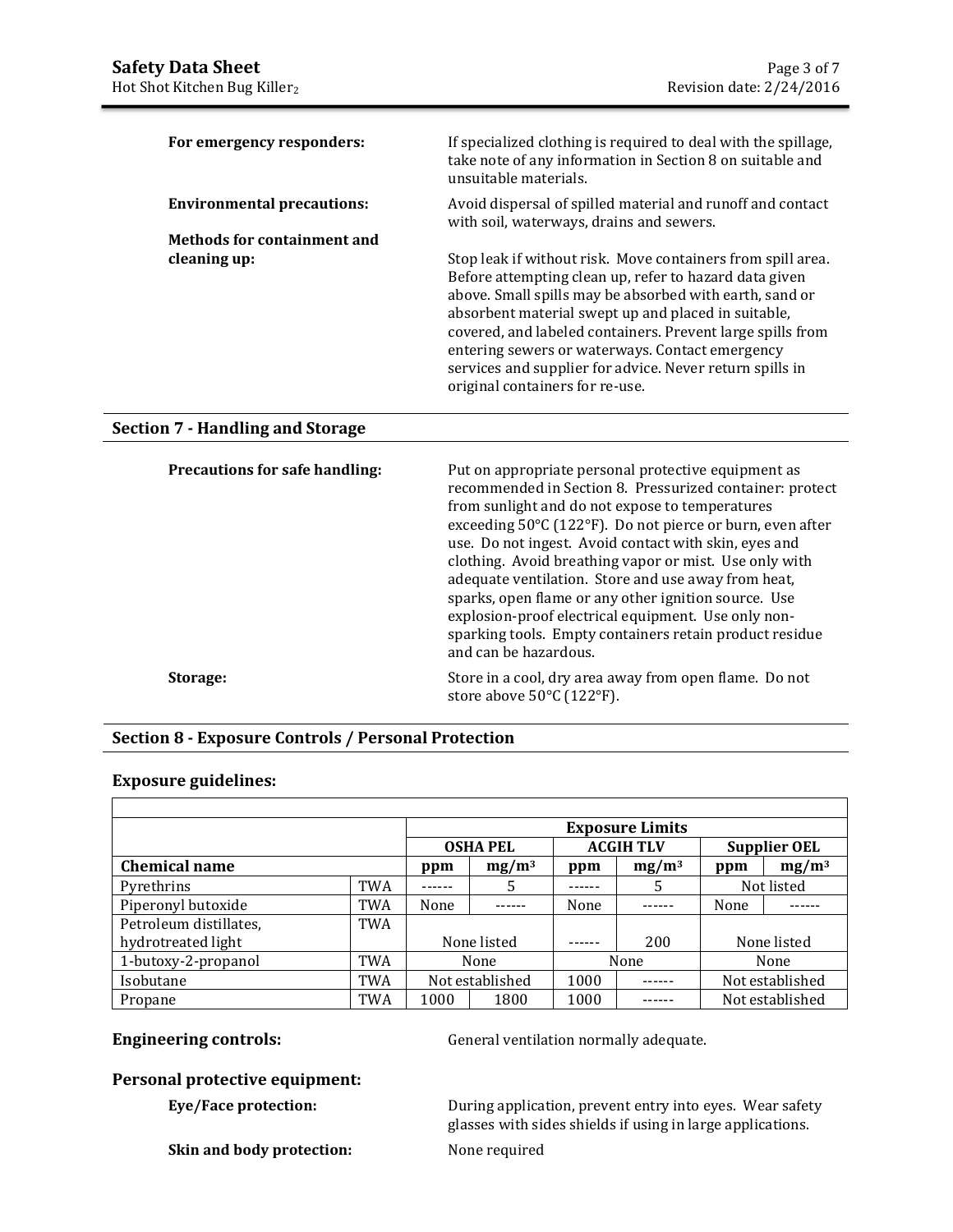| <b>Respiratory protection:</b>         | Where exposure guideline levels may be exceeded, use an<br>approved NIOSH respirator.                                                                                                  |
|----------------------------------------|----------------------------------------------------------------------------------------------------------------------------------------------------------------------------------------|
| <b>General hygiene considerations:</b> | Handle in accordance with good industrial hygiene and<br>safety practices. When using, do not eat or drink. Wash<br>hands before breaks and immediately after handling the<br>product. |

## **Section 9 - Physical & Chemical Properties**

| Appearance:                                        | Clear                       |
|----------------------------------------------------|-----------------------------|
| Color:                                             | Light yellow to water-white |
| <b>Physical state:</b>                             | Pressurized liquid          |
| Odor:                                              | Solvent                     |
| Odor threshold:                                    | No data available           |
| $pH$ :                                             | 7.4 (liquid portion)        |
| <b>Melting point:</b>                              | No data available           |
| Freezing point:                                    | No data available           |
| <b>Boiling point:</b>                              | No data available           |
| <b>Flash point:</b>                                | 109°F (liquid portion)      |
| <b>Flame Extension</b>                             | 0" (level 1 aerosol)        |
| Flammability limits in air,<br>lower, % by volume: | No data available           |
| Flammability limits in air,<br>upper, % by volume: | No data available           |
| Vapor pressure:                                    | No data available           |
| Vapor density:                                     | No data available           |
| Relative density @ 20°C:                           | 0.977 (liquid portion)      |
| <b>Octanol/water coefficient:</b>                  | No data available           |
| Auto-ignition temperature:                         | No data available           |
| <b>Decomposition temperature:</b>                  | No data available           |
| Solubility:                                        | Miscible in water           |
| <b>Evaporation rate:</b>                           | No data available           |
| % Volatile organic compounds:                      | 14.5                        |

#### **Section 10 - Chemical Stability & Reactivity Information**

# **Reactivity Conditions to avoid:** Do not mix with other chemicals. **Incompatible materials:** Avoid strong oxidizers. **Chemical stability Product stability:** Stable under recommended storage conditions. **Other**

**Hazardous decomposition products:** None known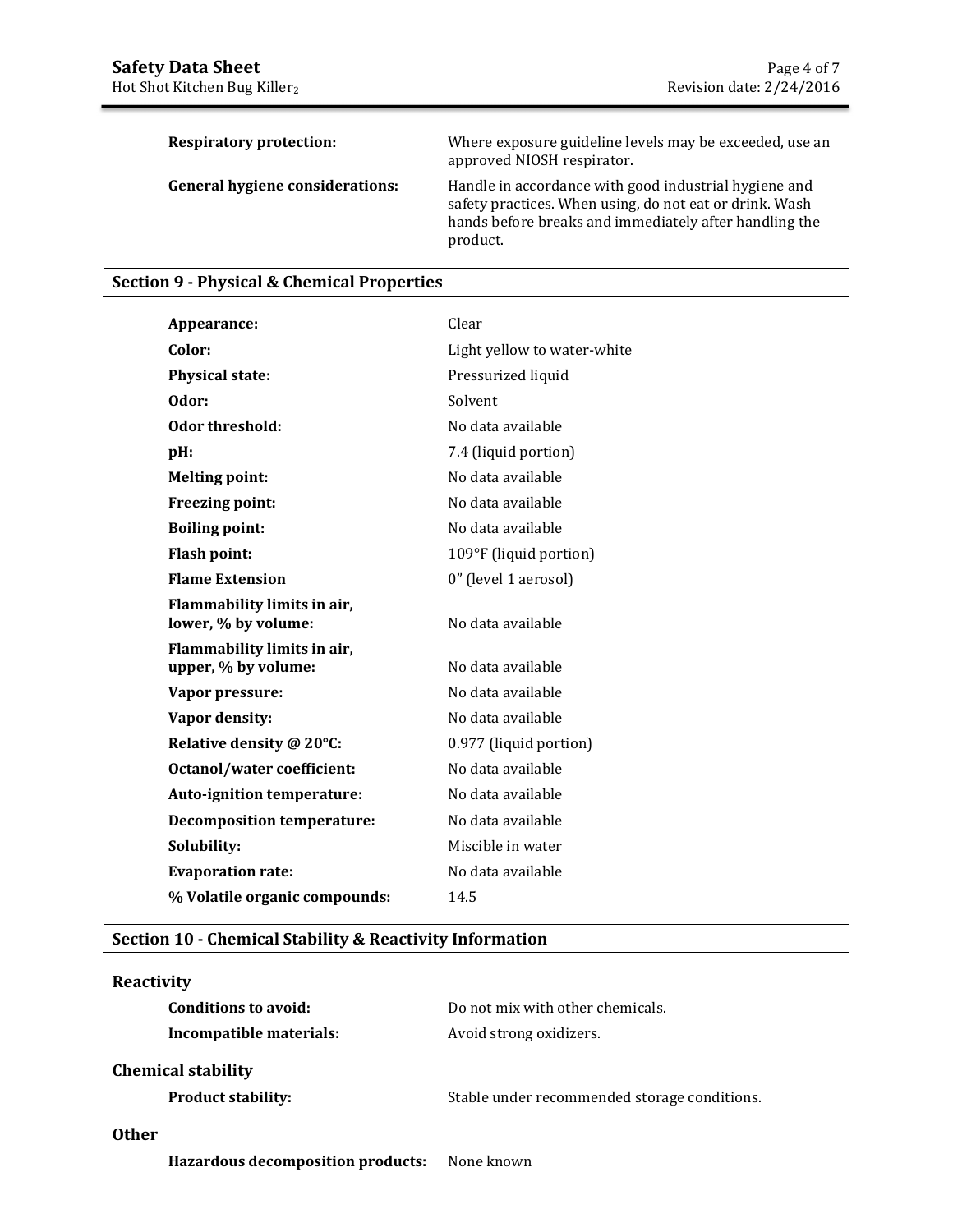**Possibility of hazardous reactions:** Hazardous polymerization does not occur.

## **Section 11 - Toxicological Information**

| <b>Primary eye irritation:</b>           | Causes moderate eye irritation (EPA tox. category III) |
|------------------------------------------|--------------------------------------------------------|
| Primary skin irritation:                 | May cause skin irritation (EPA tox. category III)      |
| Acute dermal:                            | $LD_{50}$ > 5000 mg/kg (EPA tox. category IV)          |
| Acute inhalation:                        | $LC_{50}$ > 2mg/L (EPA tox. cateogry IV)               |
| Acute oral:                              | $LD_{50}$ > 5000 mg/kg (EPA tox. category IV)          |
| Sensitization:                           | Not a skin sensitizer.                                 |
| <b>Chronic effects/ Carcinogenicity:</b> | No data available                                      |
| Mutagenicity:                            | No data available                                      |
| Reproductive effects:                    | No data available                                      |
| Teratogenicity:                          | No data available                                      |
| Ecotoxicity:                             | No data available                                      |

### **Section 12 - Ecological Information**

| <b>Environmental effects:</b>          | No data available           |
|----------------------------------------|-----------------------------|
| <b>Aquatic toxicity:</b>               | Toxic to aquatic organisms. |
| Persistence / degradability:           | No data available           |
| <b>Bioaccumulation / accumulation:</b> | No data available           |
| <b>Partition coefficient:</b>          | No data available           |
| Mobility in environmental media:       | No data available           |
| <b>Chemical fate information:</b>      | No data available           |

## **Section 13 - Disposal Considerations**

| Waste codes:                              | Not available                                          |
|-------------------------------------------|--------------------------------------------------------|
| <b>Disposal instructions:</b>             | Dispose in accordance with all applicable regulations. |
| Waste from residues / unused<br>products: | Not Available                                          |
| Contaminated packaging:                   | Not Available                                          |

## **Section 14 - Transportation Information**

| U.S. Department of Transportation |                                                     |
|-----------------------------------|-----------------------------------------------------|
| (DOT):                            | UN-1950, Aerosols, Flammable, 2.1, Limited Quantity |
| IATA:                             | UN-1950, Aerosols, 2.1                              |
| IMDG:                             | UN-1950, Aerosols, Flammable, 2, Limited Quantity   |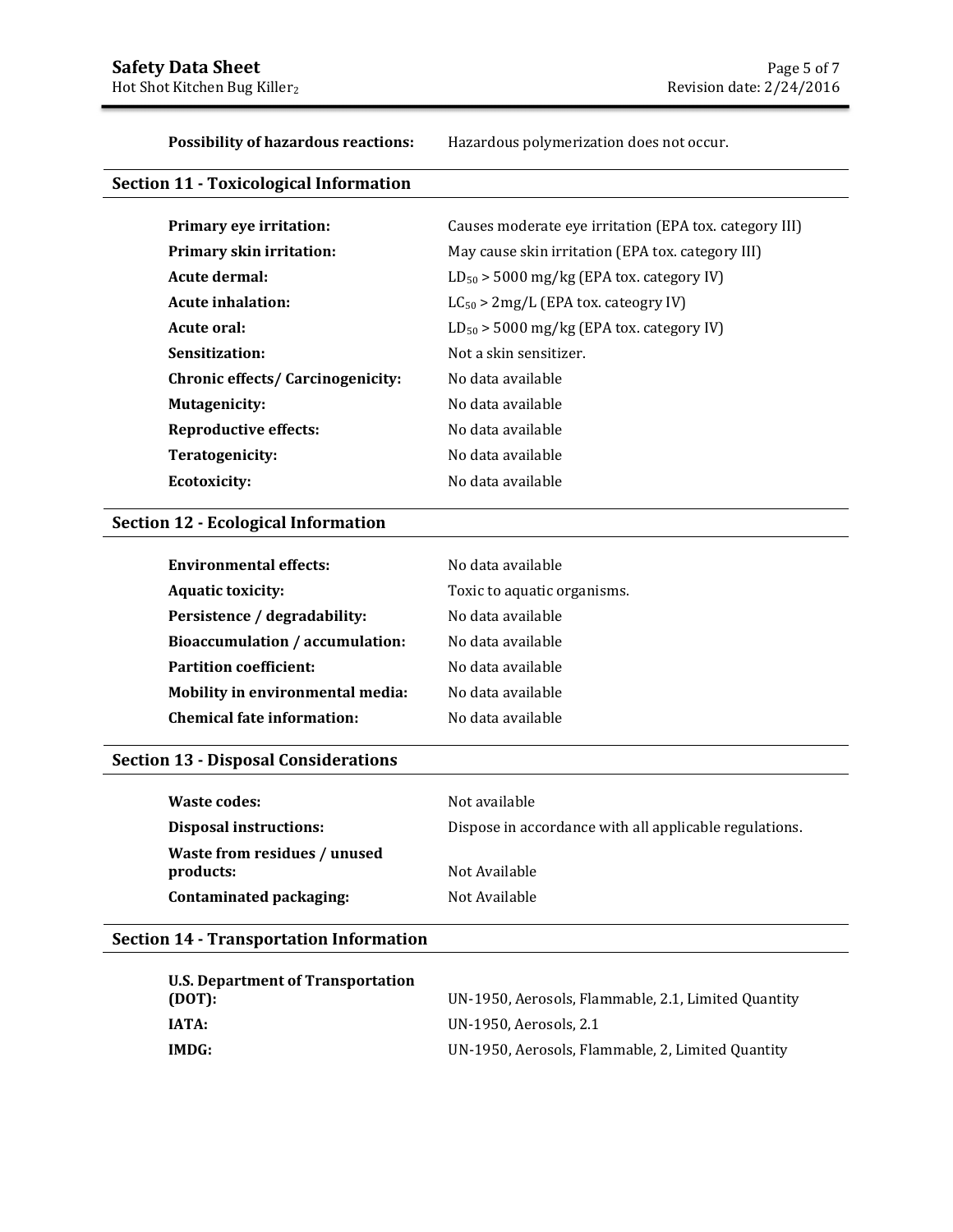## **Section 15 - Regulatory Information**

|                                        |                               | 29 CFR 1910.1200 hazardous chemical<br><b>Occupational Safety and Health</b><br><b>Administration (OSHA):</b><br>N <sub>o</sub>                                                                                                                                                                                                                                                                                                                                                                                                                                                                                                                                                                                                 |                                                                                                                                                                  |
|----------------------------------------|-------------------------------|---------------------------------------------------------------------------------------------------------------------------------------------------------------------------------------------------------------------------------------------------------------------------------------------------------------------------------------------------------------------------------------------------------------------------------------------------------------------------------------------------------------------------------------------------------------------------------------------------------------------------------------------------------------------------------------------------------------------------------|------------------------------------------------------------------------------------------------------------------------------------------------------------------|
|                                        |                               |                                                                                                                                                                                                                                                                                                                                                                                                                                                                                                                                                                                                                                                                                                                                 |                                                                                                                                                                  |
|                                        | quantity:                     | <b>CERCLA</b> (Superfund) reportable                                                                                                                                                                                                                                                                                                                                                                                                                                                                                                                                                                                                                                                                                            | Not available                                                                                                                                                    |
|                                        | <b>Hazard categories</b>      |                                                                                                                                                                                                                                                                                                                                                                                                                                                                                                                                                                                                                                                                                                                                 |                                                                                                                                                                  |
|                                        |                               |                                                                                                                                                                                                                                                                                                                                                                                                                                                                                                                                                                                                                                                                                                                                 | <b>Superfund Amendments and Reauthorization Act of 1986 (SARA):</b>                                                                                              |
|                                        |                               | Immediate Hazard                                                                                                                                                                                                                                                                                                                                                                                                                                                                                                                                                                                                                                                                                                                | N <sub>0</sub>                                                                                                                                                   |
|                                        |                               | Delayed Hazard                                                                                                                                                                                                                                                                                                                                                                                                                                                                                                                                                                                                                                                                                                                  | N <sub>0</sub>                                                                                                                                                   |
| Fire Hazard                            |                               |                                                                                                                                                                                                                                                                                                                                                                                                                                                                                                                                                                                                                                                                                                                                 | N <sub>0</sub>                                                                                                                                                   |
|                                        |                               | Pressure Hazard                                                                                                                                                                                                                                                                                                                                                                                                                                                                                                                                                                                                                                                                                                                 | N <sub>0</sub>                                                                                                                                                   |
|                                        |                               | Reactivity Hazard                                                                                                                                                                                                                                                                                                                                                                                                                                                                                                                                                                                                                                                                                                               | N <sub>o</sub>                                                                                                                                                   |
| <b>Section 302 extremely hazardous</b> |                               |                                                                                                                                                                                                                                                                                                                                                                                                                                                                                                                                                                                                                                                                                                                                 |                                                                                                                                                                  |
|                                        | Substance:                    |                                                                                                                                                                                                                                                                                                                                                                                                                                                                                                                                                                                                                                                                                                                                 | N <sub>0</sub>                                                                                                                                                   |
|                                        |                               | Section 311 hazardous chemical:                                                                                                                                                                                                                                                                                                                                                                                                                                                                                                                                                                                                                                                                                                 | N <sub>0</sub>                                                                                                                                                   |
|                                        | <b>Clean Air Act (CAA):</b>   |                                                                                                                                                                                                                                                                                                                                                                                                                                                                                                                                                                                                                                                                                                                                 | Not available                                                                                                                                                    |
|                                        | <b>Clean Water Act (CWA):</b> |                                                                                                                                                                                                                                                                                                                                                                                                                                                                                                                                                                                                                                                                                                                                 | Not available                                                                                                                                                    |
|                                        | <b>State regulations:</b>     |                                                                                                                                                                                                                                                                                                                                                                                                                                                                                                                                                                                                                                                                                                                                 |                                                                                                                                                                  |
|                                        | <b>FIFRA labeling:</b>        | This chemical is a pesticide product registered by the Environmental Protection<br>Agency and is subject to certain labeling requirements under federal pesticide law.<br>These requirements differ from the classification criteria and hazard information<br>required for safety data sheets, and for workplace non-pesticide chemicals.<br>Following is the hazard information as required on the pesticide label:                                                                                                                                                                                                                                                                                                           |                                                                                                                                                                  |
|                                        | Signal word:                  | <b>CAUTION</b>                                                                                                                                                                                                                                                                                                                                                                                                                                                                                                                                                                                                                                                                                                                  |                                                                                                                                                                  |
|                                        | Precautionary<br>statements:  | Causes moderate eye irritation. Avoid contact with skin, eyes or clothing. Wash<br>hands thoroughly with soap and water after handling and before eating, drinking,<br>chewing gum, using tobacco or using the toilet. Remove and wash contaminated<br>clothing before use.                                                                                                                                                                                                                                                                                                                                                                                                                                                     |                                                                                                                                                                  |
|                                        |                               | bursting.                                                                                                                                                                                                                                                                                                                                                                                                                                                                                                                                                                                                                                                                                                                       | Contents under pressure. Do not use or store near heat or open flame. Do not<br>puncture or incinerate container. Exposure to temperatures above 130°F may cause |
|                                        | <b>Notification status:</b>   | All ingredients of this product are listed or are excluded from listing on the U.S.<br>Toxic Substances Control Act (TSCA) Chemical Substance Inventory.                                                                                                                                                                                                                                                                                                                                                                                                                                                                                                                                                                        |                                                                                                                                                                  |
|                                        | California Prop. 65:          | This product does not contain any chemicals known to the state of California to<br>cause cancer, birth defects or any other reproductive harm.                                                                                                                                                                                                                                                                                                                                                                                                                                                                                                                                                                                  |                                                                                                                                                                  |
| Disclaimer:                            |                               | Information contained herein was obtained from sources considered technically<br>accurate and reliable. While every effort has been made to ensure full disclosure of<br>product hazards, in some cases data is not available and is so stated. Since<br>conditions of actual product use are beyond control of the supplier, it is assumed<br>that users of this material have been fully trained according to the requirements of<br>all applicable legislation and regulatory instruments. No warranty, expressed or<br>implied, is made and supplier will not be liable for any losses, injuries or<br>consequential damages which may result from the use of or reliance on any<br>information contained in this document. |                                                                                                                                                                  |